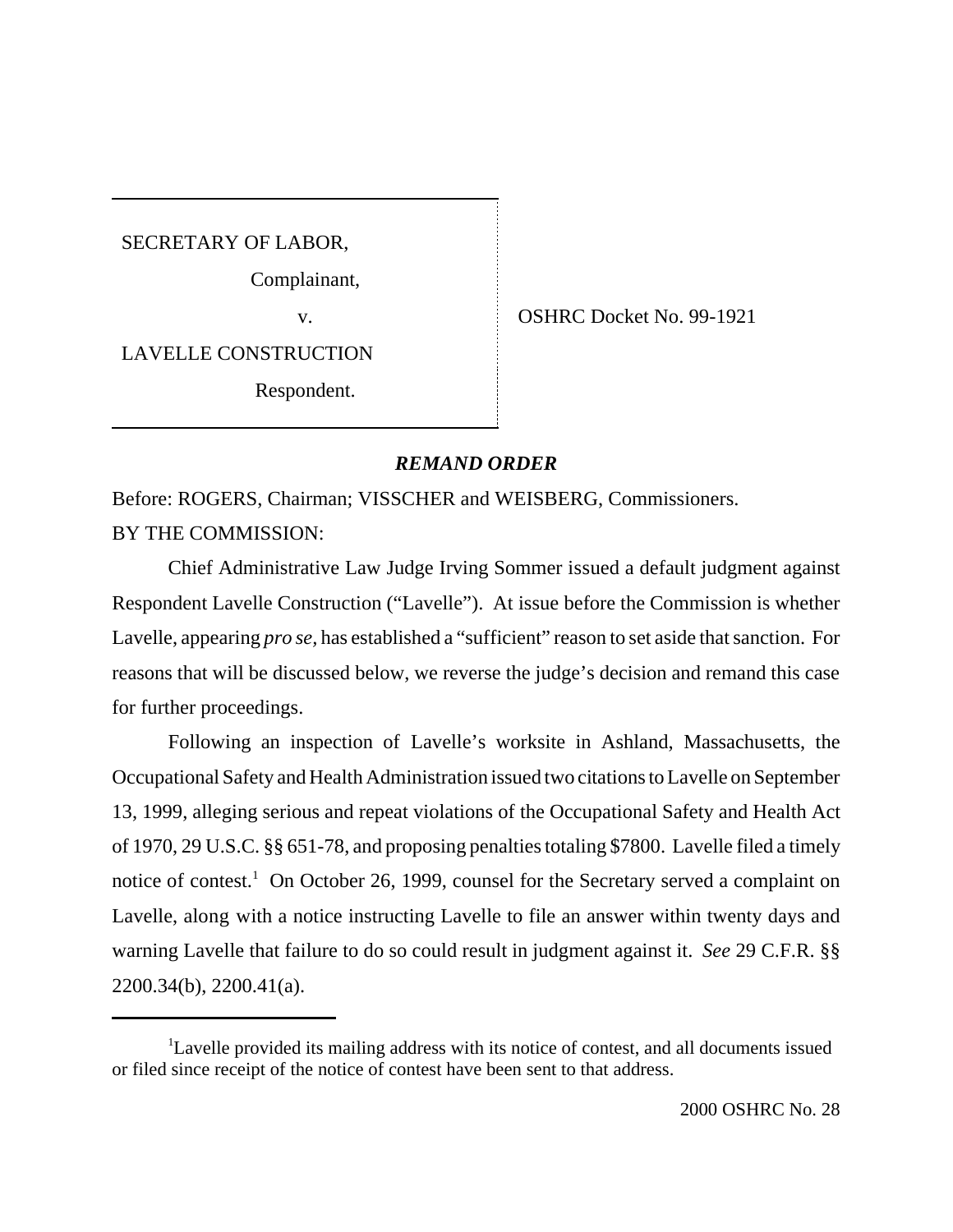Lavelle did not file an answer within that time frame, and on December 3, 1999, Judge Sommer issued an order directing Lavelle "to show cause why its notice of contest should not be dismissed for failure to file an answer[.]" The certified mailing containing the show cause order was subsequently returned to the Commission unopened, with the return receipt still attached. It was marked "unclaimed" and had the following handwritten notations: "notifie [sic] 12/6/99, 12/15/99; ret [sic] 12/21/99." On January 21, 2000, the judge issued an order dismissing Lavelle's notice of contest and affirming the citations and proposed penalties. Lavelle then requested discretionary review. On review, when asked to explain its default, Lavelle timely responded to the effect that it had requested a hearing, apparently in response to the citation, but that it did not receive subsequent mailings despite "pick[ing] up everything that [it] receive[s]."

First, we note that the judge followed the Commission's rules for assuring Lavelle due notice and an opportunity to respond. *See* 29 C.F.R. § 2200.41(a)(1) (a party may be declared in default "after having been afforded an opportunity to show cause why he should not be declared in default"); 29 C.F.R. § 2200.41(d) (show cause orders "shall be served upon the affected party by certified mail, return receipt requested"). Commission Rule of Procedure 41(b), however, permits the Commission to set aside sanctions for "reasons deemed sufficient." 29 C.F.R. § 2200.41(b); *see Schipper Constr. Inc.,* 18 BNA OSHC 2000, 2001, 1999 CCH OSHD ¶ 31,885, p. 47,134 (No. 99-0253, 1999) ("Commission has wide latitude and discretion in its review of a default sanction") (citing *Choice Electric Corp.,* 14 BNA OSHC 1899, 1900, 1987-90 CCH OSHD ¶ 29,141, p. 38,941 (No. 88-1393, 1990)). Generally, where a small, *pro se* employer has made factual claims that may have justified setting aside sanctions, the Commission, in its discretion, has remanded the case to the judge to afford the employer an opportunity to make such a showing on a full evidentiary record.2 *See Action Group, Inc.,* 14 BNA OSHC 1934, 1935-36, 1987-90 CCH OSHD ¶

<sup>&</sup>lt;sup>2</sup>In proceedings on a motion for relief from sanctions, the sanctioned party bears the burden of proof. *See* 29 C.F.R. § 41(b); *Choice Electric Corp.,* 14 BNA OSHC 1899, 1900, 1987-90 CCH OSHD ¶ 29,141, pp. 38,941-42 (No. 88-1393, 1990) (citing *Wes Jones & Son,* (continued...)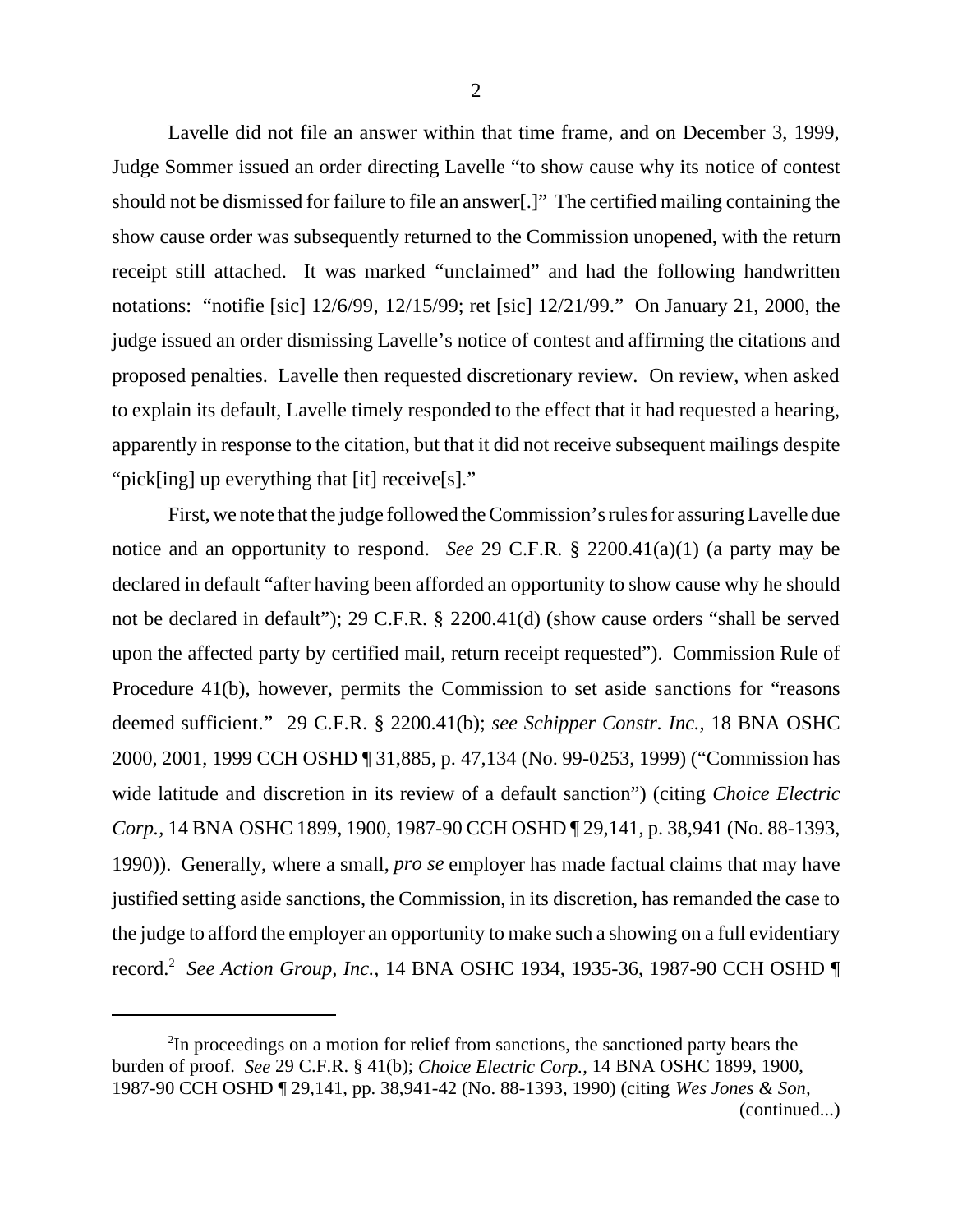29,166, pp. 39,018-19 (No. 88-2058, 1990); *Bywater Sales & Serv., Byco-MCS Div.,* 13 BNA OSHC 1268, 1269, 1986-87 CCH OSHD ¶ 27,896, p. 36,597 (No. 86-1214, 1987); *Right-Gard Corp.,* 1991-93 CCH OSHD ¶ 29,609, pp.40,085-86 (No. 91-1004, 1992).

In this case, while Lavelle's representations that it did not receive the complaint or certified mail notifications are not evidence, they do raise a factual issue as to whether Lavelle received documents informing it of its obligations to respond. Accordingly, we remand this case to the judge to hold a hearing to determine whether there is sufficient reason to set aside the dismissal order and allow Lavelle to file an answer to the Secretary's complaint.<sup>3</sup> If the judge determines that Lavelle's failures to respond should be excused, he

*Inc.,* 13 BNA OSHC 1277, 1279, 1986-87 CCH OSHD ¶ 27,924, p. 36,625 (No. 86-1095, 1987); *Bywater Sales & Serv.,* 13 BNA OSHC at 1269, 1986-87 CCH OSHD at p. 36,597).

<sup>3</sup>In response to his dissenting colleague's opinion that we should "simply remand this case for a resolution of the merits of the Secretary's citation against Lavelle" and suggestion that by not doing so the Commission is "put[ting] up unnecessary obstacles to getting to the merits of this case," Commissioner Weisberg observes that such a course of action would be a clear departure from the Commission's normal practice. He notes that in the Request for Explanation, dated May 3, 2000, the Commission asked Lavelle to explain: (1) why it did not file an answer, and (2) why it did not pick up the certified mail envelope containing the order to show cause from the post office. In his unsworn response, Lavelle explained:

Back when I James Lavelle got the first *complainant* [sic] I wrote a letter to have a hearing. From that time I did not get no notice for anything. The first response I got back was the notice of direction for review that I followed up on.

At best this raises two material issues of fact: (1) whether Lavelle received the Secretary's complaint and (2) whether Lavelle received notices from the Postal Service that it had certified mail for it (Lavelle's non-receipt of the judge's order to show cause is not at issue since the unopened envelope was returned by the Postal Service to the Commission). Commissioner Weisberg notes that his dissenting colleague would apparently resolve these issues of fact in Lavelle's favor based simply on the above unsworn explanation, without any factual record, without affording the Secretary the opportunity to present the testimony of Postal Service officials, and without permitting the judge to make any credibility determinations.

In October 1995, five years ago, the Commission implemented its E-Z Trial program to make it less burdensome for small businesses to challenge OSHA citations by providing a userfriendly forum to adjudicate non-complex health and safety cases more quickly and

(continued...)

 $2$ (...continued)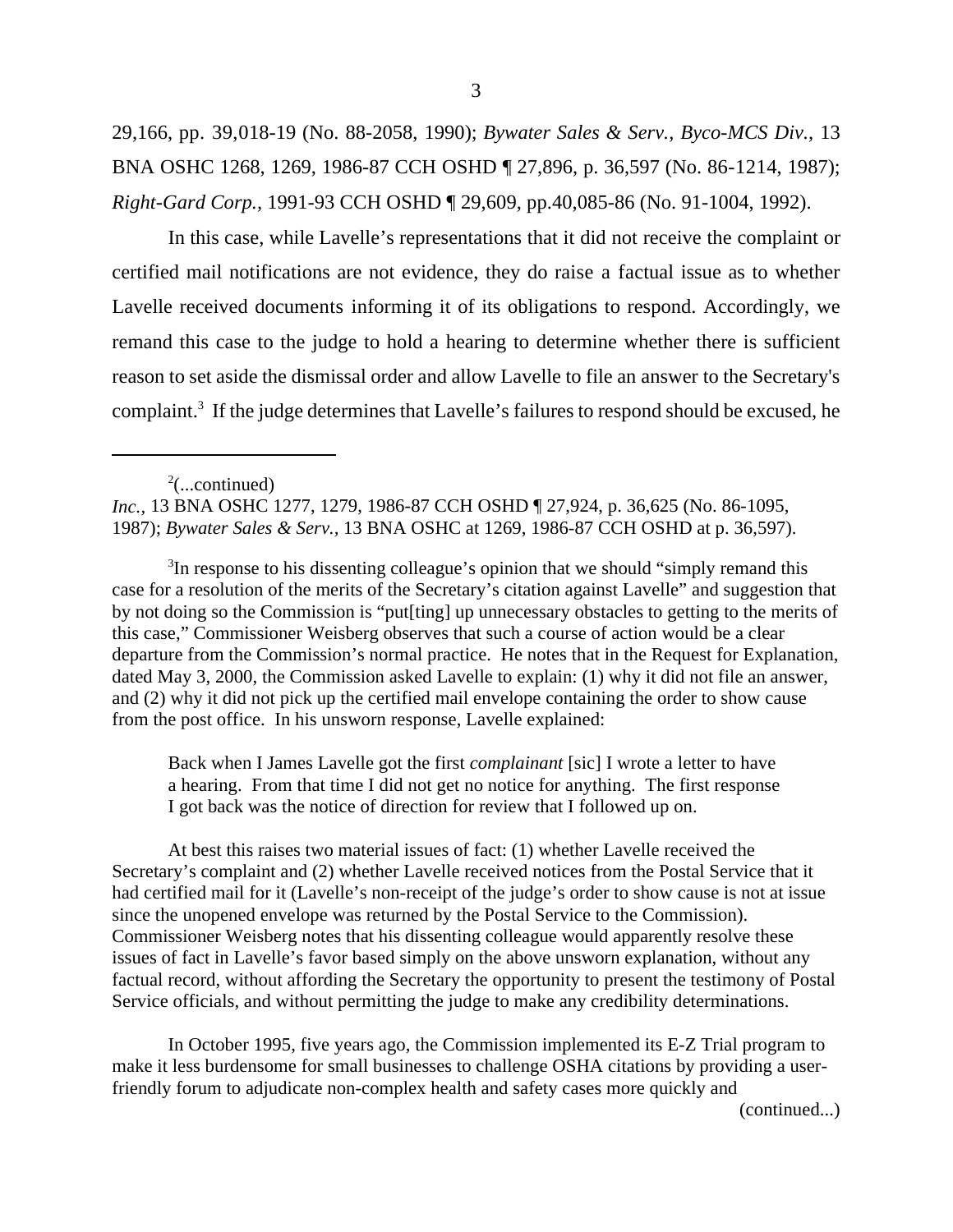should set aside the dismissal order and schedule a hearing on the merits.<sup>4</sup>

 $3$ (...continued)

economically. One impetus for the E-Z Trial program was that many small employers appearing *pro se* before the Commission did not get their day in court because of confusion regarding the legal processes involved or unnecessary obstacles in the path to resolving the case on the merits. In the past many notices of contest had been dismissed by judges because a small employer had failed to file an answer to the Secretary of Labor's complaint, or had not responded properly or promptly to the Secretary's request for discovery. The E-Z Trial process eliminated both the filing of a complaint by the Secretary and an answer by the employer. It favored mandatory disclosure of certain relevant information over the traditional discovery process. It also provided for a mandatory pre-hearing telephone conference with the judge early on to narrow disputed issues, agree upon facts, and attempt to settle the dispute.

The instant case contains proposed penalties totaling \$7,800 and does not involve complex issues of law or fact. However, this case was apparently not assigned to E-Z Trial because it includes an allegation of a repeat violation. Commissioner Weisberg believes that the Commission should re-examine its eligibility criteria for the E-Z Trial program and that cases should no longer be excluded solely because they involve an allegation of a repeat violation irrespective of the amount of the proposed penalty.

Finally, Commissioner Weisberg notes that the E-Z Trial program is currently being studied and evaluated by the Indiana Conflict Resolution Institute, School of Public and Environmental Affairs, Indiana University. He hopes that this study will encompass cases such as *Lavelle Construction,* and will consider and measure the appreciable impact on parties such as Lavelle, as well as the savings to the Commission in terms of time and resources, had this case been assigned to E-Z Trial. Had this case been eligible for E-Z Trial, it would have obviated the need to file an answer and would have provided for a prompt resolution of the merits of the Secretary's citation against Lavelle.

<sup>4</sup>Chairman Rogers notes that her dissenting colleague would remand this case for a hearing on the merits. As support for this result, her colleague points out that "the Commission has no way of knowing whether or not Lavelle's assertion that it did not receive the mailed complaint is correct, [and because] our own records show that the judge's order to show cause was returned undelivered to the Commission." However, Chairman Rogers emphasizes that the record indicates that the complaint was mailed to Lavelle at the address it provided and that the Postal Service attempted to deliver the show cause order to Lavelle at the same address. She agrees with her colleague that at this stage the Commission cannot confirm whether Lavelle in fact received the complaint or notifications about the certified mailing. However, in the absence of evidence to the contrary, it is reasonable to presume that the Postal Service officials properly discharged their duties. *See Powell v. Commissioner,* 958 F.2d 53, 54 (4th Cir. 1992). In this case, Lavelle has raised a material issue of fact by asserting that it did not receive these

(continued...)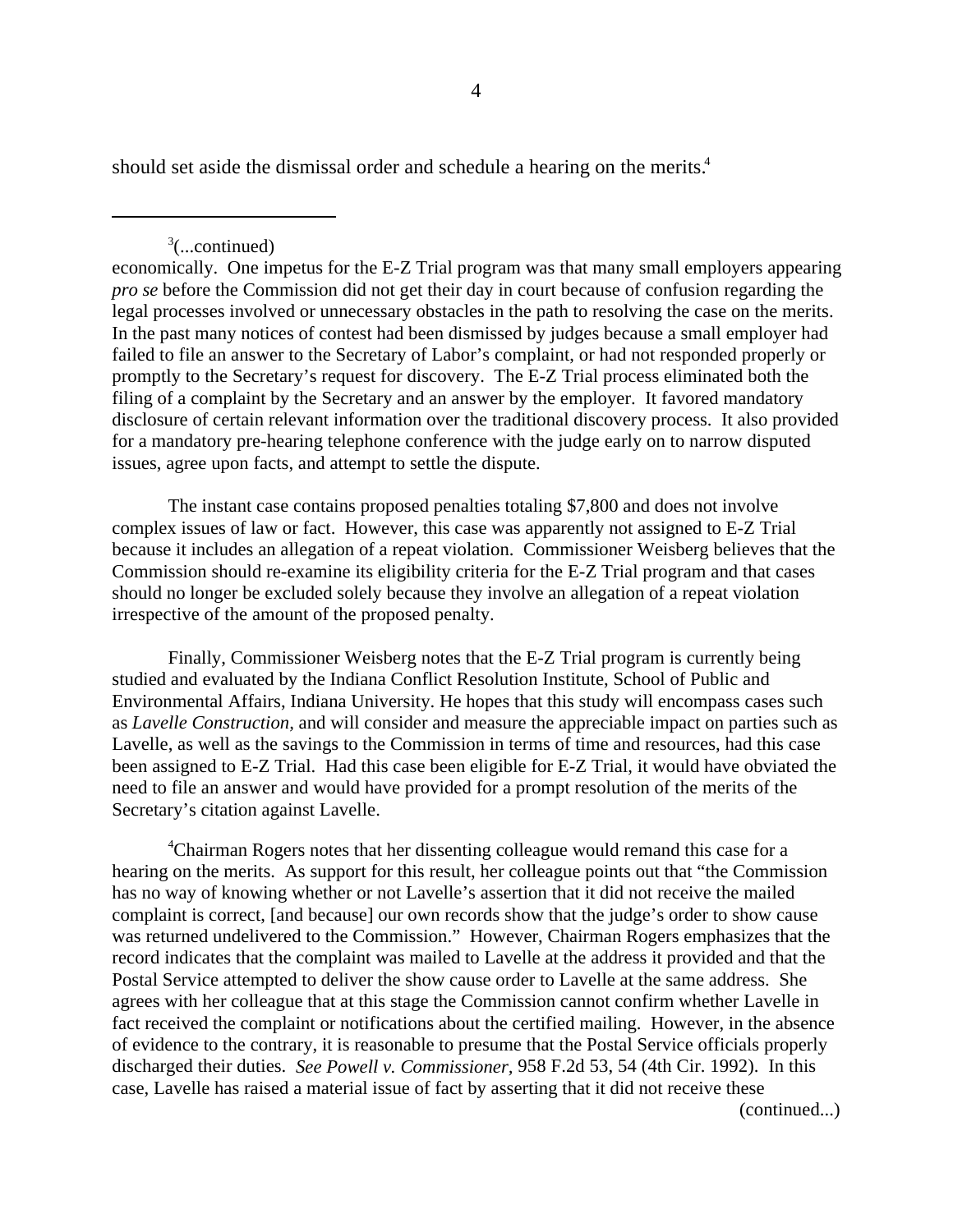/s/ Thomasina V. Rogers Chairman

 $\frac{S}{S}$ 

Stuart E. Weisberg Commissioner

Date: September 27, 2000

<sup>4</sup> (...continued)

documents. Accordingly, Chairman Rogers would give it the opportunity to present evidence supporting its assertion, which could provide a basis for a hearing on the merits.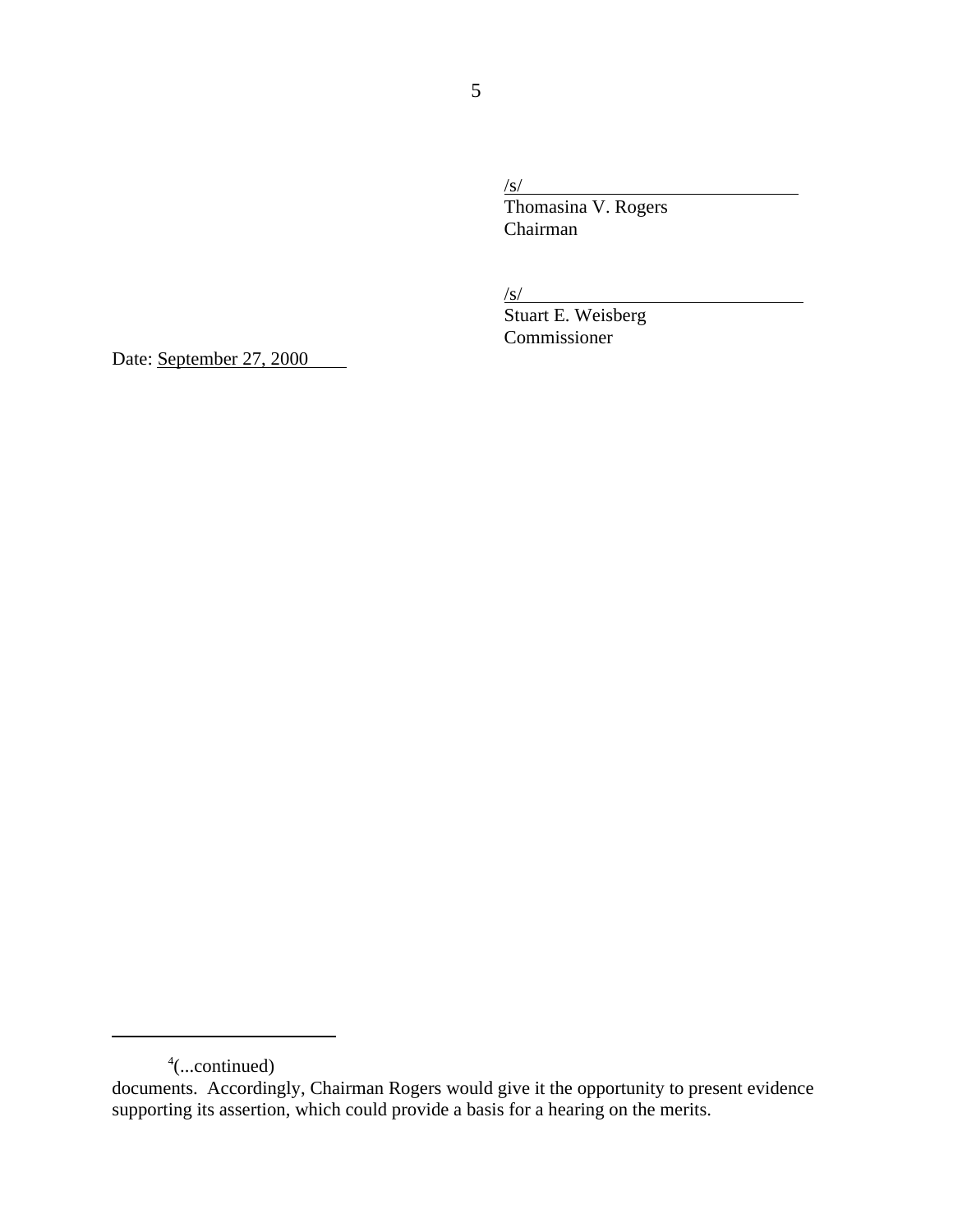VISSCHER, Commissioner, dissenting:

I would simply remand this case for a resolution of the merits of the Secretary's citation against Lavelle. I see no reason to prolong the proceedings by requiring both Lavelle and the Secretary (and any witnesses they may wish to call) to attend an additional hearing on Lavelle's assertions that it did not receive the mailed complaint and order to show cause.

The relevant facts are these. Lavelle timely filed a notice of contest to the citation. Thereafter the Secretary filed a complaint. Lavelle failed to file an answer. The judge issued an order to show cause as to why Lavelle's contest should not be dismissed. When Lavelle failed to respond to the order to show cause, the judge properly entered an order dismissing the notice of contest. Lavelle then timely petitioned the Commission for review of the judge's order. In response to the Commission's request for an explanation as to why the judge's order should be reversed, Lavelle indicated that it had received neither the Secretary's complaint nor the judge's order to show cause. While the Commission has no way of knowing whether or not Lavelle's assertion that it did not receive the mailed complaint is correct, our own records show that the judge's order to show cause was returned undelivered to the Commission.

 It is unclear what evidence might be offered at a hearing that proves that Lavelle received the judge's order to show cause when in fact the unopened envelope and certified mail receipt in the Commission's files show that Lavelle did not receive it, or whether the majority believes that Lavelle's notice of contest might be dismissed even though Lavelle did not receive the order to show cause. Again, what is before us is simply whether Lavelle will have the opportunity to be heard on its notice of contest to the citation. The Commission ought not put up unnecessary obstacles to getting to the merits of this case.

 $\sqrt{s}$ 

Gary L. Visscher Commissioner

Date: September 27, 2000